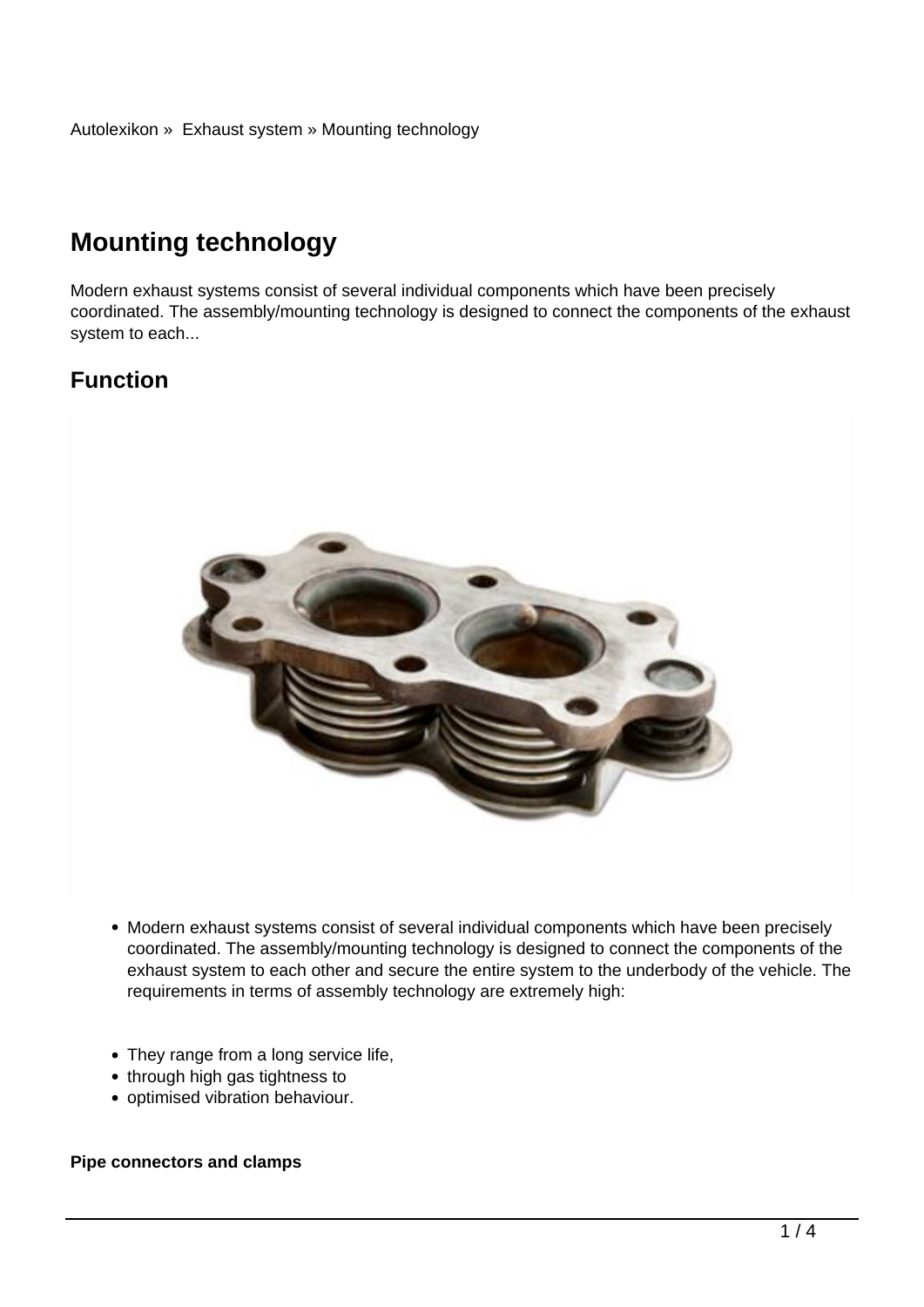The key function of making the exhaust system gas-tight is ensured by pipe connectors and clamps. A distinction is made here between single and double clamps.

A single clamp is mainly used for assembly of the end silencer. Here the pipe of the silencer is generally slid over the upstream intermediate pipe and bolted in place with positive locking using a single clamp.



A double clamp is used to connect two pipe diameters of identical size. This is why they are also called pipe connectors. Besides making the system gas-tight, the double clamp is designed to compensate for length differences up to 125 mm.

Pipe connectors and clamps are exposed to aggressive condensates, dirt, splashed water and salt water. This is why they should ideally be made of ferritic steel 1.4509 (stainless steel). They must offer a gas tightness with a leakage rate of 20 l/min at temperatures ranging from -40 °C to 450 °C.

#### **Compensation elements**



#### **Structure**

Hose joints (flexible parts) are used as decoupling elements. It consists of an external corrugated tube,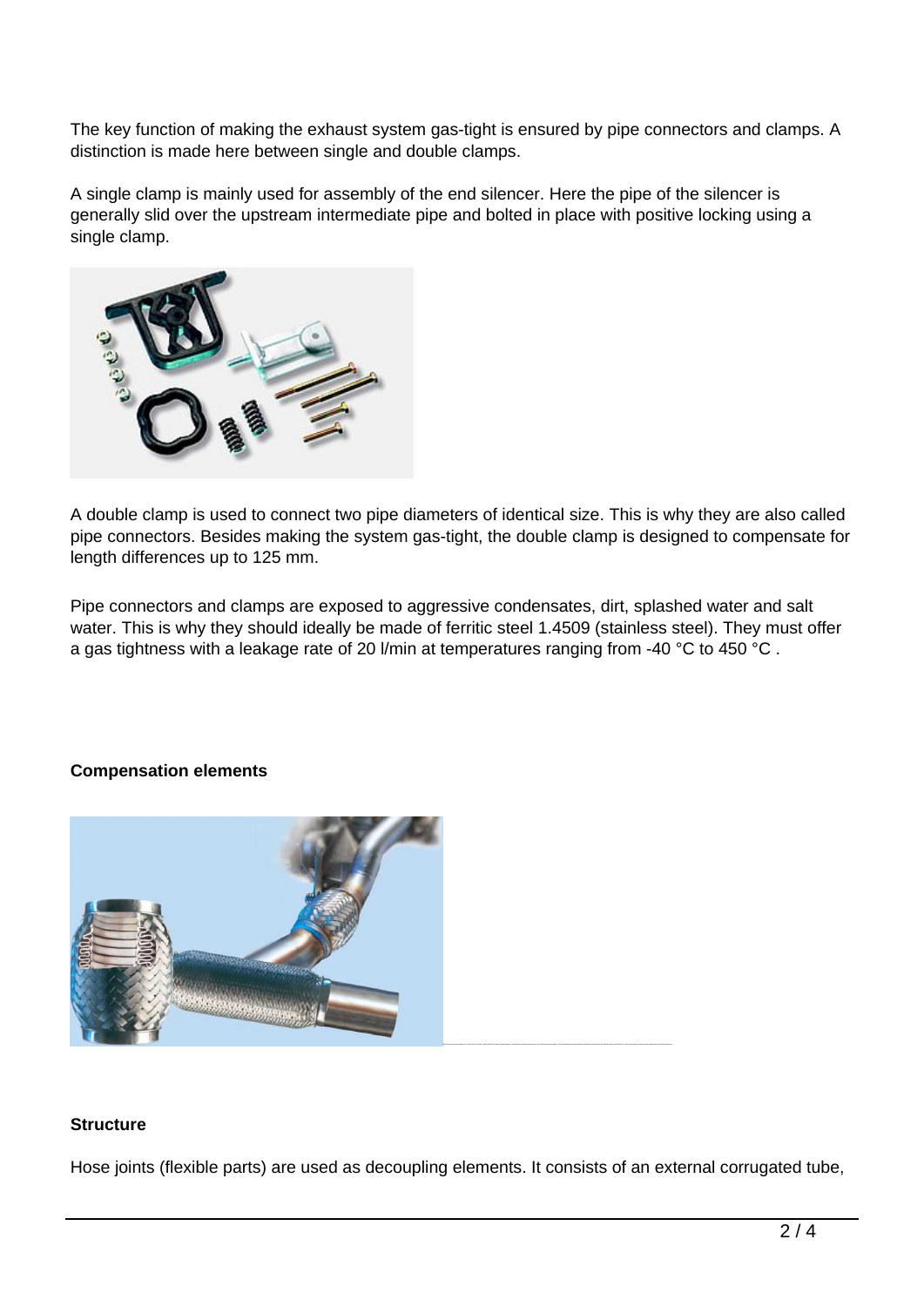which ensures gas tightness while allowing the component to move. Both single and multi-layer versions are available, depending on the requirements. The corrugated tube is covered by an outer steel braid. This is designed to protect the corrugated tube (bellows) and limit tensile forces.

 Internally, the hose joint consists of a gas-tight flexible pipe (spiral-wound metallic hose). Its main function is to control the flow of the exhaust gases. This design of this component, which is also known as an inliner, has a major impact on the damping effect of the exhaust system. The necessary long service life is ensured by extensive testing.

## **Safety**

To prevent the mounting elements of the exhaust system from rupturing, the rubber and rubber-to-metal parts are protected by the inclusion of various fabrics. These fabric straps can be made of synthetic or metallic materials. The inclusion of such materials ensures that if the rubber ruptures, the exhaust system will be secured by the strapping. This prevents the exhaust system from breaking away from the vehicle. In practice such a fault would be noticed because of the resulting increase in noise and vibrations.

## **Environmental protection**

Today's environmental regulations state that connecting elements used on exhaust systems such as pipe connectors, strap clamps or tension straps, must be galvanised and must not contain Cr(VI). This substance is now prohibited as it has proved to be carcinogenic and harmful to health.

## **Werterhalt**

#### **Bilder**







Mountings **Mountings CONFIDENTIAL CONSUMING EXAMPLE ASSEMBLY parts Decoupling element Assembly parts**